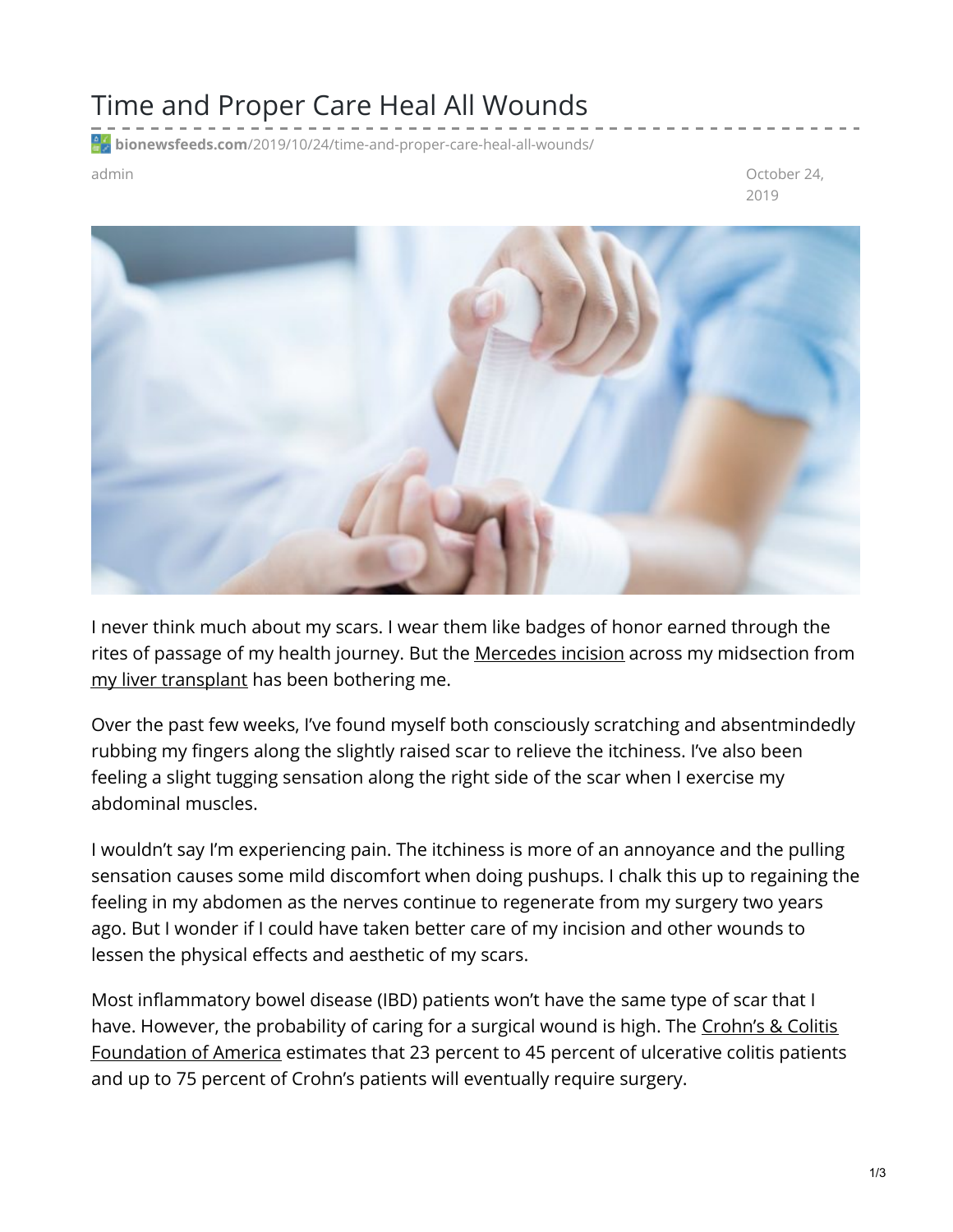Scarring also may occur because of skin [disorders](https://www.ncbi.nlm.nih.gov/pmc/articles/PMC3273725/) associated with IBD. In a past [column](https://ibdnewstoday.com/2019/04/25/dermatological-symptoms-ibd-pyoderma-gangrenosum-skin-deep/), I shared how I suffered from pyoderma gangrenosum and included a picture of what the scar looks like. With the complications associated with IBD treatments and symptoms, scarring is an inevitable result of living with the disease.

Scars are a natural part of the healing process. Scars form when the skin is damaged. The injury triggers the body to produce collagen, a fibrous protein. Collagen mixes with blood platelets to form a clot and close the wound. As the collagen builds, the wound fills from the bottom up with new tissue growth. As the top of the wound closes, the new tissue forms a scar.

Although scars aren't preventable, proper wound care can minimize their appearance and the subsequent pain. The depth and severity of the wound, as well as the location of the injury, also influence the way a scar forms. The American Academy of [Dermatology](https://www.aad.org/injured-skin/wound-care-minimize-scars) recommends keeping the wound clean, moisturized, and bandaged to diminish scars.

Gently washing the injured area daily with mild soap and cool water keeps the wound clean and prevents infection. Contrary to belief, alcohol and hydrogen peroxide should be avoided. Although both can be used as disinfectants, they damage and dry out the skin. This can cause inflammation and itching.

The next step in proper wound care is moisturizing. If the wound is cleaned properly, antibacterial or other medicinal ointments are unnecessary. Instead, petroleum jelly or aloe vera can be used as a moisturizer.

Keeping the area moist accelerates the healing process and prevents a scab from forming. Scabs hinder the healing process. If a scab does form, it should be left alone until it falls off by itself. Scratching it off before new tissue has developed underneath could cause more damage to the wound, lead to infection, and create a bigger scar.

Letting a wound "breathe" is another myth that inhibits healing. Not bandaging the wound defeats the purpose of keeping the area clean and moist. A fresh bandage should be applied daily after cleaning and moisturizing the area.

Surgical wounds or incisions require different care immediately following an operation. A new incision should be kept dry to prevent the wound from reopening. Patients usually cannot shower or bathe for the first 24 to 48 hours after surgery. Once new tissue growth has sufficiently closed the incision, normal wound care can commence as directed by the patient's healthcare provider.

Over the years, I've cleaned my wounds with alcohol and allowed them to scab over. I'm also guilty of picking at and scratching scabs, which only made my scars worse. The good news is that even after a scar has formed, the healing process continues. Scar tissue [matures](https://www.ncbi.nlm.nih.gov/books/NBK518964/), or remodels, as the new collagen realigns to conform to the surrounding skin. This process can